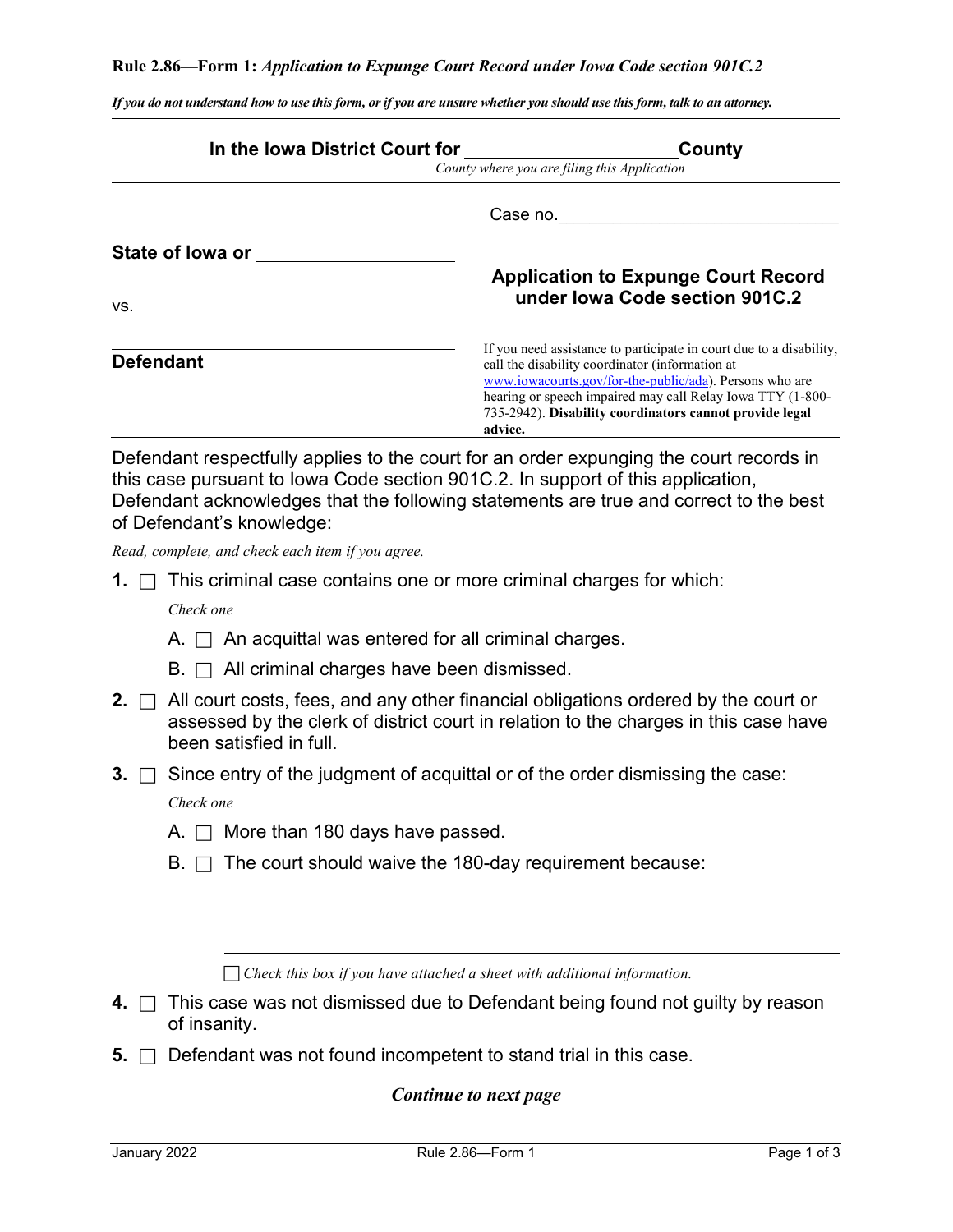## **Read Before Signing**

Please check each statement below after you have read it.

 $\Box$  **I understand** that I must provide a copy of this application to the county attorney.

 **I understand** that the records in a criminal case expunged under this section are confidential and exempt from public access under Iowa Code section 22.7, but the clerk of district court may make the records available upon request and without court order to Defendant or to an agency or person granted access to the deferred judgment docket under Iowa Code section 907.4(2).

 **I understand** that Iowa Code section 901C.2 does not apply to dismissals related to a deferred judgment under section 907.9.

 **I understand** that Iowa Code section 901C.2 applies only to public offenses, as defined under section 692.1.

# **Certification of Service by Mailing or Delivery**

*This section to be completed only if filing in paper. This Application, if filed electronically, will automatically be served on the county attorney.*

I, \_\_\_\_\_\_\_\_\_\_\_\_\_\_\_\_\_\_\_\_\_\_\_\_\_\_\_\_\_\_\_, certify that on \_\_\_\_\_\_\_\_\_\_\_\_\_\_\_ \_\_\_\_, 20 *Print your full name: first, middle, last Month Day Year*

I mailed or gave a copy of this Application to the county attorney at this address:

*Name of person to whom I delivered or mailed it*

*Mailing address City State ZIP code*

, ,

# **Signature**

*Check one*

A.  $\Box$  The defendant files this Application pro se (without an attorney).

*If you check* A*, you must fill in the following information:*

I, , have read this Application, and I certify

*Print your full name: first, middle, last* under penalty of perjury and pursuant to the laws of the State of Iowa that the information I have provided in this Application is true and correct.

| Month           | Day | 20<br>Year |               | Pro se defendant's signature* |  |
|-----------------|-----|------------|---------------|-------------------------------|--|
| Mailing address |     |            |               |                               |  |
| City            |     |            | <b>State</b>  | ZIP code                      |  |
| Phone number    |     |            | Email address |                               |  |

*\*This form may be signed either by using a digitized signature, see instructions at [https://www.iowacourts.gov/for-the-public/court-forms/,](https://www.iowacourts.gov/for-the-public/court-forms/) or by printing and hand-signing.*

*Continue to next page*